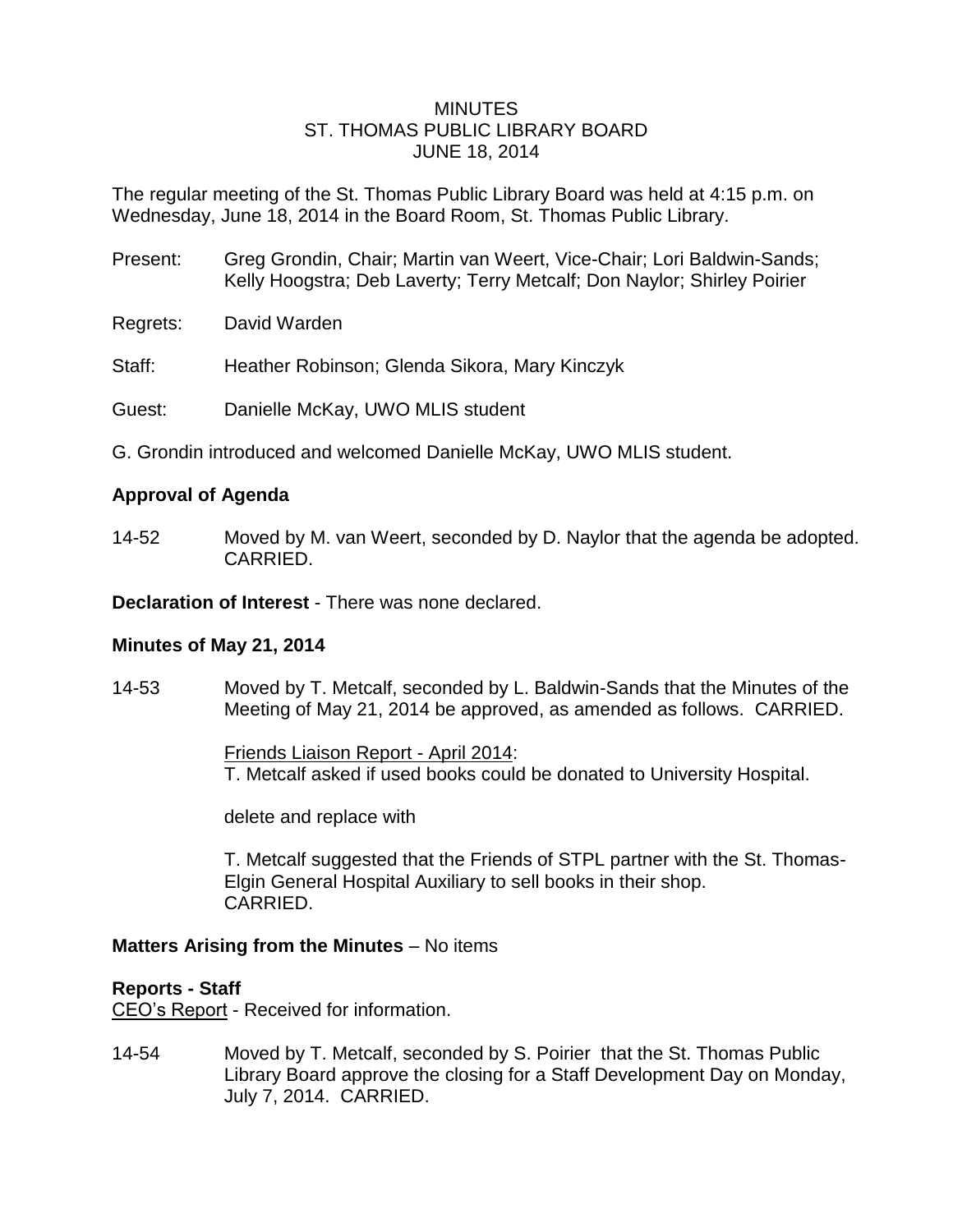## **Presentation – Mary Kinczyk for 25 Years of Service**

G. Grondin read the letter for Mary Kinczyk's 25 years of service and presented her with an engraved gold ID bracelet.

M. Kinczyk thanked the Board for her gift and said that it does not seem like it has been 25 years. It has been a joy to work with the staff and the public and to share a book with them.

#### Library Activities

Public Services Librarian Report - Received for information.

14-55 Moved by S. Poirier, seconded by M. van Weert that the St. Thomas Public Library Board approve Fines Amnesty for the month of September 2014; people may exchange an item of food for fine forgiveness, replacement cards with our anniversary card may be issued and accept returned overdue borrowed items without penalty. All food items will be donated to the food bank. CARRIED.

Systems and Public Services Librarian Report – Received for information.

Visit to Toronto Public Library's Digital Innovation Hub & MakerKids – Received for information.

S. Macintyre and H. Robinson continue to explore the possibilities of a maker space with Andrew Gunn. A. Gunn gave them a tour of the former Wellington Street School thinking that there might be space there for a maker space as it is only really occupied on one level. S. Macintyre and H. Robinson then met with A. Gunn and Christine Zimmerman from Fanshawe College. C. Zimmerman and S. Macintyre had gone for a tour of Maker Kids in Toronto together and reported on what they saw and discovered. S. Macintyre also toured the Maker Space at Toronto Public Library when she was in the City.

Members asked questions regarding costing, staffing, and space requirements.

Friends Book Sales Report – June 2014 - Received for information.

It was noted that May's book sales are higher than May 2013.

Friends Liaison Report - June 2014 - Received for information.

G. Grondin advised that S. Poirier could receive Jean Macpherson's telephone number.

### **Reports - Standing Committees**

Finance and Building and Grounds

14-56 Moved by T. Metcalf, seconded by S. Poirier that the St. Thomas Public Library Board approve the Revenue and Expenditure Statement January to May 31, 2014. CARRIED.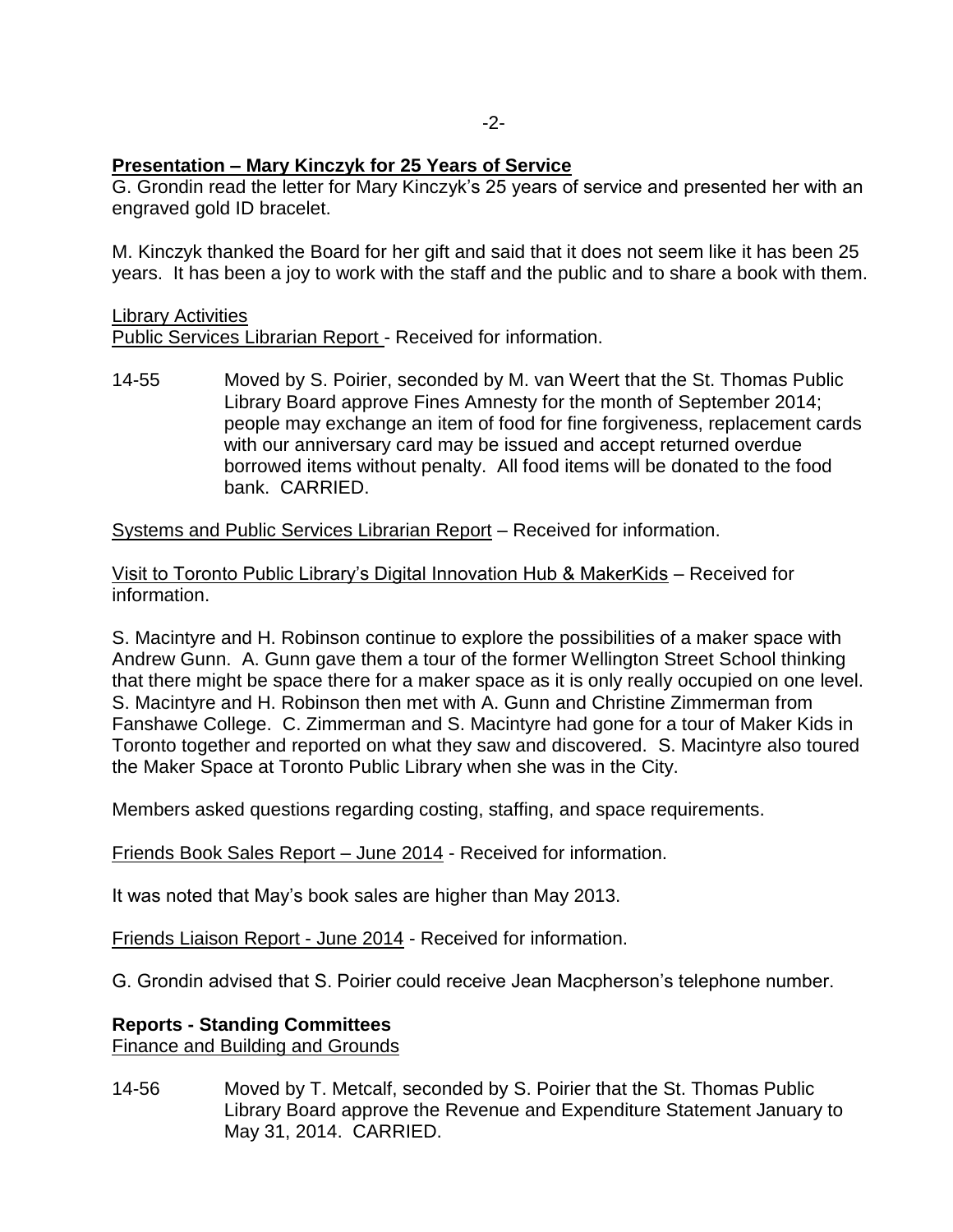Development Charges 2013 – Received for information.

Development Charges January to May 31, 2014 – Received for information.

Finance Committee Meeting – June 10, 2014 – Received for information.

- 14-57 Moved by T. Metcalf, seconded by M. van Weert that the St. Thomas Public Library Board approve the Finance Committee Meeting Minutes of June 10, 2014. CARRIED.
- 14-58 Moved by T. Metcalf, seconded by K. Hoogstra that the St. Thomas Public Library Board approve the Finance Committee's recommendation that the expenditures of \$20,200 from "Where Needed Most", for the following:
	- Curved Front Book Display of \$2,000
	- Security Strips for DVDs of \$9,600
	- Plain End Panels for Shelves in Adult Department of approximately \$5,600
	- Furniture for Staff and Storage areas of approximately \$3,000 CARRIED.
- 14-59 Moved by T. Metcalf, seconded by M. van Weert that the St. Thomas Public Library Board's Trust Fund "Where Needed Most" account become Trust Fund "Public Service and Innovation" account. CARRIED.

Palmer Report – January to March, 2014 – Received for information.

It was noted that the Palmer funds are being well used by the library.

Southern Ontario Library Service – No report

Personnel and Public Relations – No report

Federation of Ontario Public Libraries – No report

**Correspondence** – There was no correspondence.

### **Other Business**

The Personnel and Public Relations Committee meeting to review the Library By-Laws will be held on Monday, June 23, 2014 at 4 p.m. in the Board Room.

The polo shirts that are being ordered will be here in time for the Business After 5 event.

S. Poirier volunteered to work with the Friends at the Seniors' Picnic Day on July 9, 2014 at Pinafore Park.